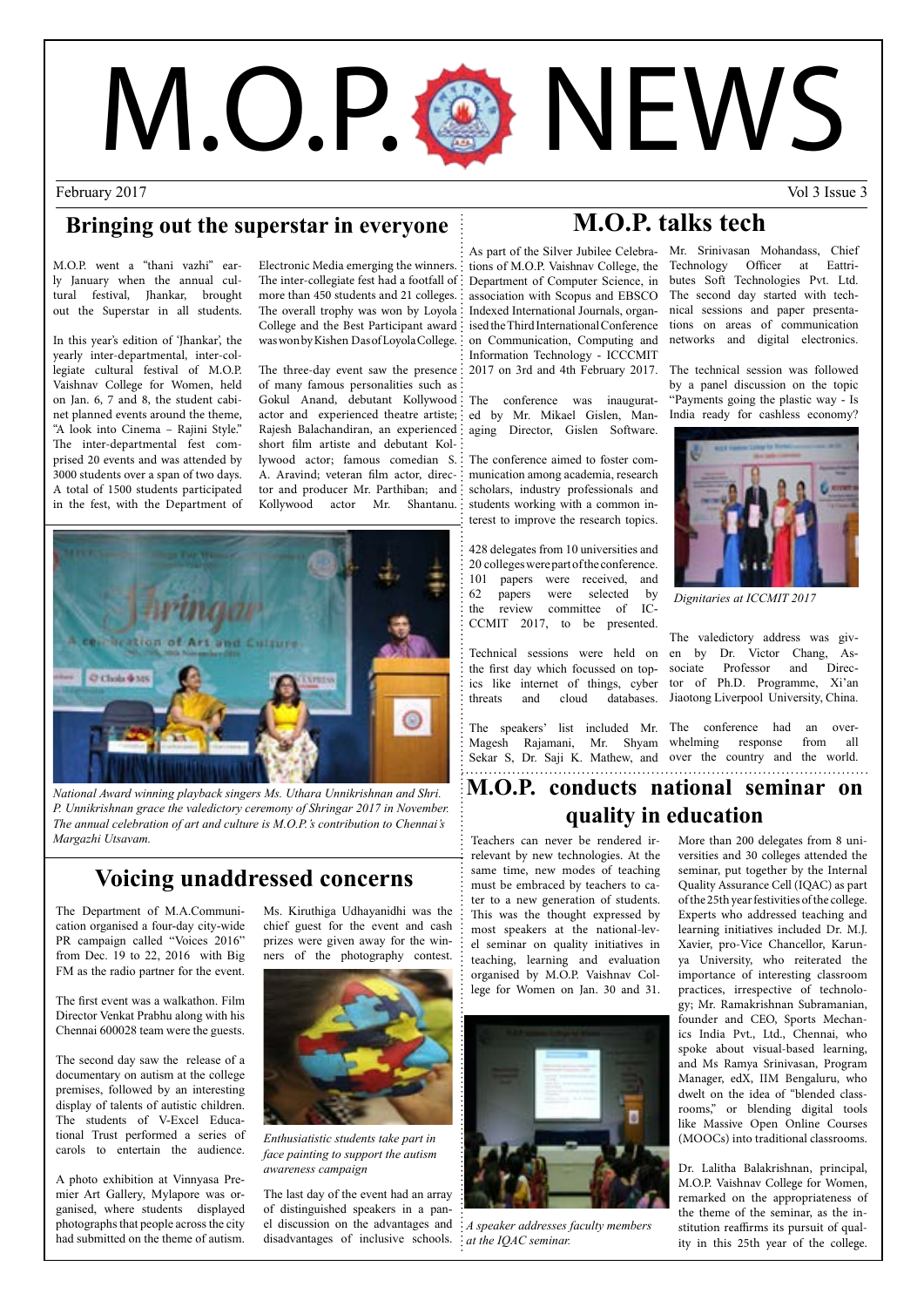As part of our multi-pronged quality campaign in this silver jubilee year of the college, we have identified several thrust areas in education, and co-curricular and extra-curricular development. One of the most important components of this campaign is our focus on social responsibility.

In the current global climate of political, economic and social turmoil, it is more important than ever to nurture the value of empathy towards our fellow human beings. To help sharpen our collective efforts, we are calling this year the Year of Daan. New initiatives have been added to our gamut of regular social responsibility activities, making this a Year of Giving. I'd like to mention a few here.

Shram Daan, or service: We have always steered students towards social service by working it into our credit system. All undergraduate students are required to render 90 hours of community service by the time they graduate. Besides, the student volunteers of the Community Radio Station (107.8 FM) of the college engage in regular outreach programmes, including soft-skill and life-skill training and tutoring.

Rakth Daan: The blood donation camp, an annual effort spearheaded by the M.O.P. chapter of the National Service Scheme, was just held, and students turned out in huge numbers to donate life-giving blood.

Annadaan: With the active involvement of our students, the college management sponsors breakfast for the students of two schools supported by the college through Project Aahaar, as only a nourished body can nurture a lively mind.

Gyaan Daan: Every year, the college organises a stationery donation drive, through which students donate notebooks, pencils and other essentials to the college-supported schools.

Through these efforts, it is my hope that M.O.P. graduates will be not just accomplished scholars and thought leaders, but also empathetic, caring citizens.



#### **Food-based approaches for sustenance deliberated upon**

M.O.P. Vaishnav College for Women conducted a two-day National Seminar 'Innamudhu 2017' on Jan. 27 and 28 on the theme "Exploring Food Based Approaches for Sustenance." The inaugural speaker, Dr. C. Anandharamakrishnan, Director of Indian Institute of Crop Processing Technology (IICPT), Thanjavur, addressed the gathering about nutraceuticals and food nanotechnology and their key role in human health and

The School of Food Science of wellness. He emphasised the need demicians, research schol- neurship and rising to meet the for elaborative research under the ars, scientists, food tech-challenges of day-to-day life.domain of food-based strategies. nologists and industrialists.

> This was followed by scientific ses-Inter-collegiate events were sions with deliberations from emi-conducted as a part of the nent speakers from the food indus-event, including quiz, adzap, try. Student attendees from various new product development, schools and colleges got an insight food labelling, mime, short film on various technical and manage-making and thematic cuisine. rial aspects of the food industry. The valedictory address was

> The delegates for the seminar vasa Raja, managing director included students from several of Adyar Ananda Bhavan,

#### **From the Principal's desk... Digital Media Summit encourages young learners to improve networking**

The Department of Commerce in association with Echovme organized a two-day International Digital Media Summit (DMS 2017) on Jan 20 and 21. The summit witnessed 15 sessions including



11 speaker sessions, 2 workshops, a panel discussion and an array of case analyses on phases of digital India, cyber safety, B2B marketing, Google analytics, trends and careers in digital marketing.

The summit was inaugurated by Ms. Ariel Pollock, Public Affairs Officer, U.S Consulate General, Chennai. Playing host to 21 digital media experts, 60 budding corporate delegates and 150 students, DMS 2017 was filled with deep insights and focused learning. *The digital media summit gets underway*

#### **Eager shoppers throng M.O.P. Bazaar 2016**

M.O.P. Vaishnav College for Women organised the 19th edition of the annual student-run M.O.P. Bazaar on Dec. 17 and 18, 2016.

The bazaar was inaugurated by Ms. Mahalakshmi Saravanan, founder of Women Entrepreneurs India, on the 17th. This being the Silver Jubilee year of the college, the Bazaar was organised with fervour and excitement, and students and visitors participated with similar enthusiasm, despite difficulties posed by post-cyclone conditions. The Bazaar featured 102 stalls, run by 400 students, offering goods and service in categories such as food, clothing, mobile accessories and games, and saw a footfall of more than 10,000 visitors. "The environment is fun and friendly and it is nice to see that students can put their entrepreneurial learnings to practical use," said Sanjana Sharoff, a student of M.O.P. Vaishnav College.

 "My friends and I have been putting up stalls in M.O.P. Bazaar since first year. This is our third year and we have learnt and grown so much through the experiences we've had," said Sravya Ratakonda, a stall-owner and student of M.O.P. Vaishnav College. "Regarding this year, we observed that the crowd was younger and therefore our sales increased," she added. This event is held every year to help aspiring student entrepreneurs develop essential skills and real-time business experience. The turnover was more than Rs. 12 lakhs and the profit earned was Rs. 57,414.

colleges and universities, aca-on taking up food entrepredelivered by Mr. K.T. Srini-



*Innamudhu 2017 revolved around sustenance strategies*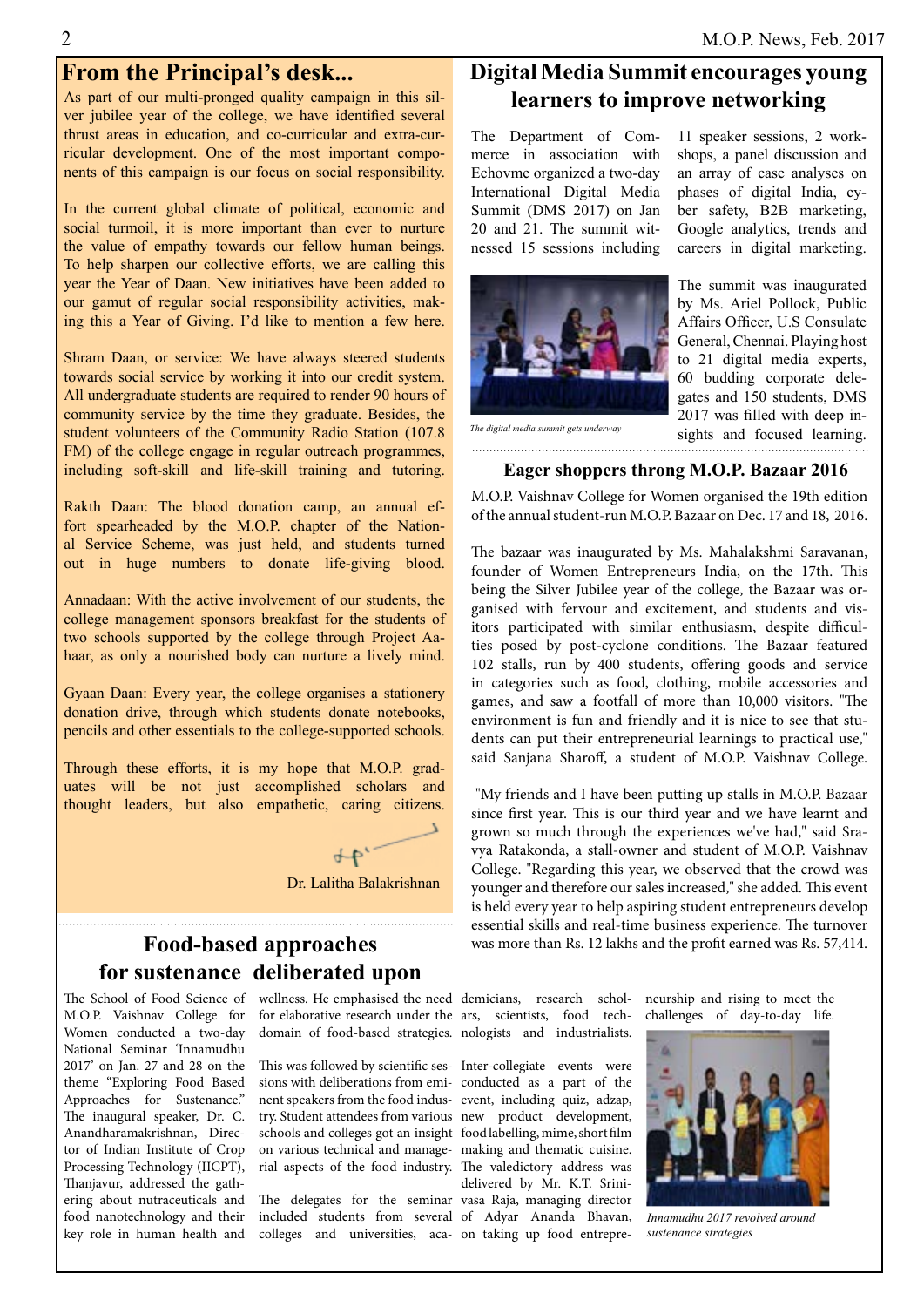#### *In Brief...*

**Champions of Indian Cinema - Celebrating Kamal** 



a state-level workshop on "Area Problems" on Jan. 19, 2017. Dr. G.P. Youvraj, director and head, Ramanujan Institute for Advanced Study in Mathematics, addressed the students on how areas of different planar regions are found by connecting the concepts of Area with Sequence and Integrals. He kindled the inquisitiveness and thirst to learn more.

#### **Psychology seminar**

The Department of Psychology invited Dr. Jonathan Fox, the Founder of Playback Theatre and the Artistic Executive Director of the Original Playback theatre company, New York, United States to share his insights on 'Bridging Playback Theatre and Psychology for Community-based Intervention.' Dr. Fox shared that Playback theatre is adaptable for use by therapists who are also trained in psychotherapies to gain insight, catharsis, psychological debriefing, reviewing sensory experiences, creative control, emotional involvement and tension reduction, weaving traumatic experiences into stories at cognitive and emotional levels, and self-expression of clients through telling their stories and participating in enacting stories of others.

#### **Students learn to think critically**

M.O.P. Vaishnav College for Women in association with Chennai Literary Association organised an inter-collegiate workshop on critical thinking Dr. Sujatha Priyadarshini, the resource person from Anna University, addressed the audience. Students from various colleges from all over Chennai attended the workshop. The workshop was an interesting take on critically viewing every situation posed to a student, and analysing every issue before making an informed decision.

#### **Intercollegiate activity-Hindi club**

The intercollegiate competition "Rangayatan" was conducted by the literature club, Manjari, and the drama club, Punarnava on Dec. 17,

2016. Mr. B. L. Aaccha, popular academician and writer, was the chief guest for the event. Despite the damages caused by the Vardah Cyclone in Tamil Nadu, students from seven colleges around the city actively participated in various competitions.

| .<br>Viscom embarks on exciting field |  |  |  |
|---------------------------------------|--|--|--|
| en won the overall trophy.            |  |  |  |
| meshwari College for Wom-             |  |  |  |
| Participants from Sri Kanya Par-      |  |  |  |

#### **trips**

The students of the Department of Visual Communication travelled to Karnataka and Andaman and Nicobar Islands on field trips.

The locations offered students the opportunity to explore architectural photography and nature photography.



## **A myriad of choices**

Academic excellence is the primary goal of the institution. M.O.P. achieves this goal through the right choice of courses, industry-relevant curriculum and learner-centric approach. The college combines traditional teaching practices and innovative teaching methodology, continual and fair assessment and conducive work environment. The college leaves no stone unturned when it comes to embracing technology for imparting knowledge. M.O.P. remains one of the very few colleges with a Wi-Fi enabled campus, hi-tech computer labs, an automated library on par with international standards, a digital resource centre and state-of-the-art audio-visual labs.

#### *B.A. Sociology*

The department offers a course in sociology that integrates theory with practical input and offers specialization in Corporate Sociology, Psychology, and Anthropology. Research methodology paper along with statistical knowledge prepares students to undertake research. The course offers a short-term program on preparing students for civil services and making documentaries.

#### *BBA \**

The Undergraduate Department of Business Administration provides comprehensive growth though applied learning in every functional area. The department conducts various club activities ranging from interclass activities to national-level paper presentation competitions. The students of the department continue to succeed in several fields after graduation.

#### *B.Sc. FSM*

B.Sc. Food Science and Management is an interdisciplinary course that integrates the basics of food science with management. The undergraduate course aims at imparting core scientific disciplines involved in food science and business-oriented subjects and marketing within the context of the food industry. The course also trains students to become entrepreneurs in the food industry and related sectors.

#### *B.Sc. Maths*

The Department of Mathematics has been a part of the college from its very inception in 1992. It caters to students with specific interest in Maths, Computer Science, Finance and Insurance. The course provides a platform to understand the fundamental concepts, explore and apply mathematical techniques in various spheres of life. The curriculum includes specialized papers which develops logical, heuristic and lateral thinking skills needed for employment,

Champions of Indian Cinema, organized by the Department of Electronic Media at M.O.P Vaishnav College was a two-day event celebrating the work of Padma Bhushan Kamal Hassan on Feb 1 and 2, 2017. The event saw close associates of Dr. Kamal Hassan sharing their experiences and critically analysing the dedication of each role portrayed by him.

#### **State-level maths workshop**

As a part of the Silver Jubilee celebrations, the π - β club of the Department of Mathematics organized